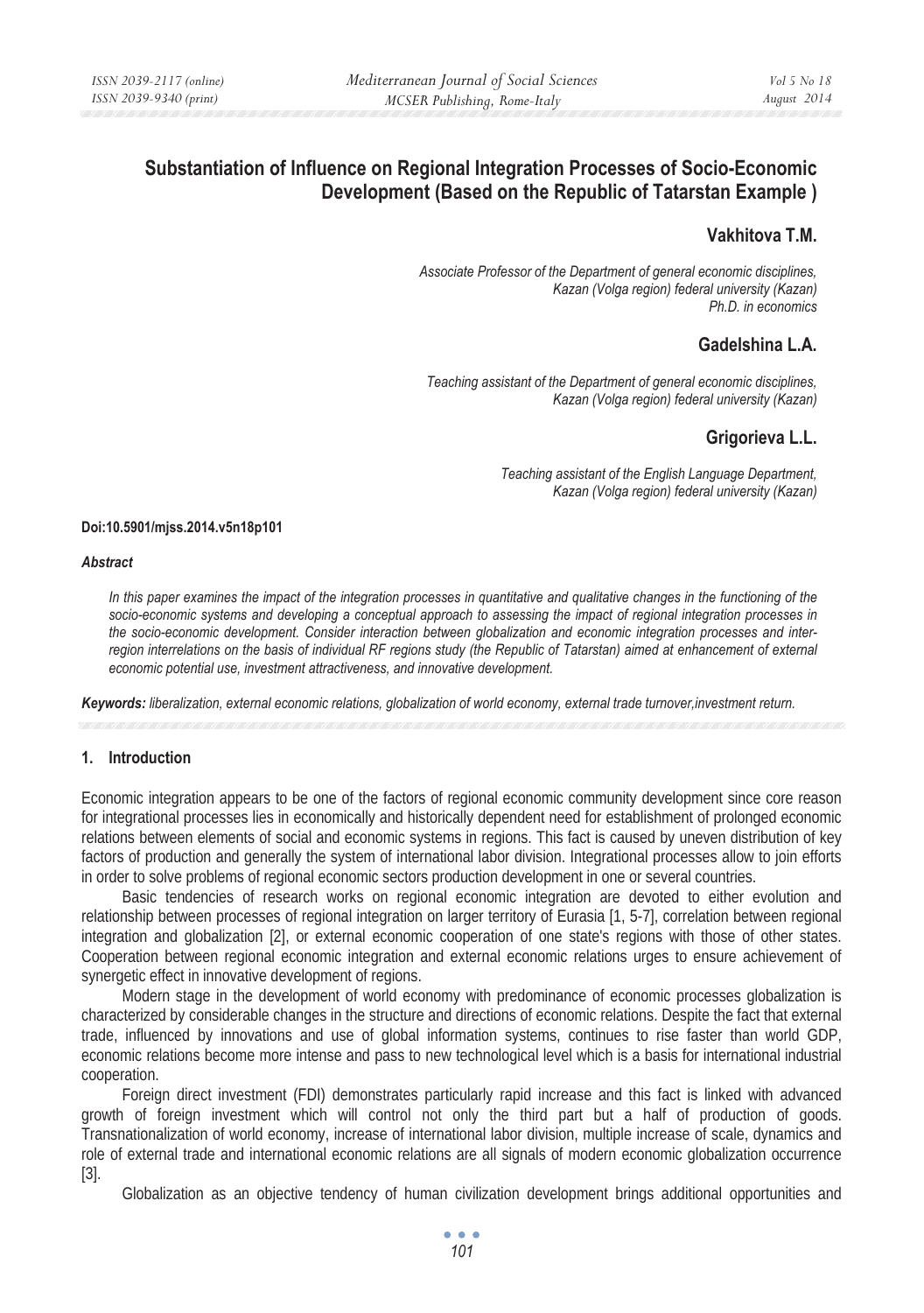| ISSN 2039-2117 (online) | Mediterranean Journal of Social Sciences | Vol 5 No 18 |
|-------------------------|------------------------------------------|-------------|
| ISSN 2039-9340 (print)  | MCSER Publishing, Rome-Italy             | August 2014 |
|                         |                                          |             |

promises high incomes to individual countries. Nonetheless, the level of positive or negative effect of economic globalization on national production in many cases depends on participation of the state in international labor division, degree of integration into world economy. According to P.H. Lindert [3], establishment of trade relations is generally profitable for both sides, although profits between countries are distributed unevenly. The country which changes trading conditions in higher degree gets more, and liberalization of trade may lead to losses for the nation as a whole. At the same time the role and content of globalization suppose enhancement of competition for all types of resources and therefore make it necessary to mobilize all types of national economic resources (material and managing), demand use of entire state's potential and in the first place in the areas where the country has competing advances. Along with this fact under conditions of liberalization of international trade and external economic relations from the side of the state, new economic territories – regions of different countries in the world becoming full rights participants of international labor division - are included in external economic activities.

Thus, achievement of stable economic growth of the state in higher degree depends on solution of many problems existing in regions. Practice of innovative development and industrial cooperation of developed countries proves that regional economy will stay at the edge of world economy if it does not rely on science, develop production and realization of science based industrial goods and technologies. This is also proved by American economist M.Porter who says that «competiveness is defined by special knowledge, skills and level of innovations brought into life by qualified labor force and organizational mechanisms. Processes of the creation of qualified labor force along with some of the most important influences upon innovation paces are of local origin. Paradoxically but more open global competiveness increases importance of local base». [4. 9].

### **2. Analysis**

Along with other countries Russia searches for its own position and role in the process of globalization taking into account its relative advantages: wealthy basis of natural resources, scientific, technical and human potentials. External factor effect from participation of the country in exchange of goods, services, capital, labor force, and information worldwide – has played a highly remarkable role in the development of domestic economy during the whole period of existence of Russia. Indices of export and import quotas measured by ratio of export and import to GDP in Russia is slightly higher than world rates.

However, low competiveness of domestic economy, practically single-crop fuel and raw materials Russian export, too excessively high concentration of Russian export to Europe under conditions of European economic growth slowing down lead to the fact that external economic relations may lose a role of one of the key factors for economic growth or, vise versa, cause economic digression. This was proved by economic crisis in 2008-2009 when Russian economy demonstrated the highest rate of collapse compared to other countries from group BRICh (Fig.1). Overcoming of these negative results, acceleration of Russian economy modernization process, its next advancing development are impossible without activation of external economic activity at regional level.



**Fig.1.** Increase (decrease) rate of GDP in BRICh countries in 2009 (in % compared to analogical period of previousyear)

In Post-Soviet period with the help of profound market reforms all Russian regions received direct access to external market and opportunities to develop external economic relations independently. Basic forms of these relations – external trade and investment cooperation – became the most important factors for economic development of the state and its regions. Results of external trade activities assisted in Russian regions and the country's as a whole economic growth, development of industrial forces, inner production proportions improvement. Therefore, external trade plays an important role not only in final product realization but in its reproduction, increase of competiveness.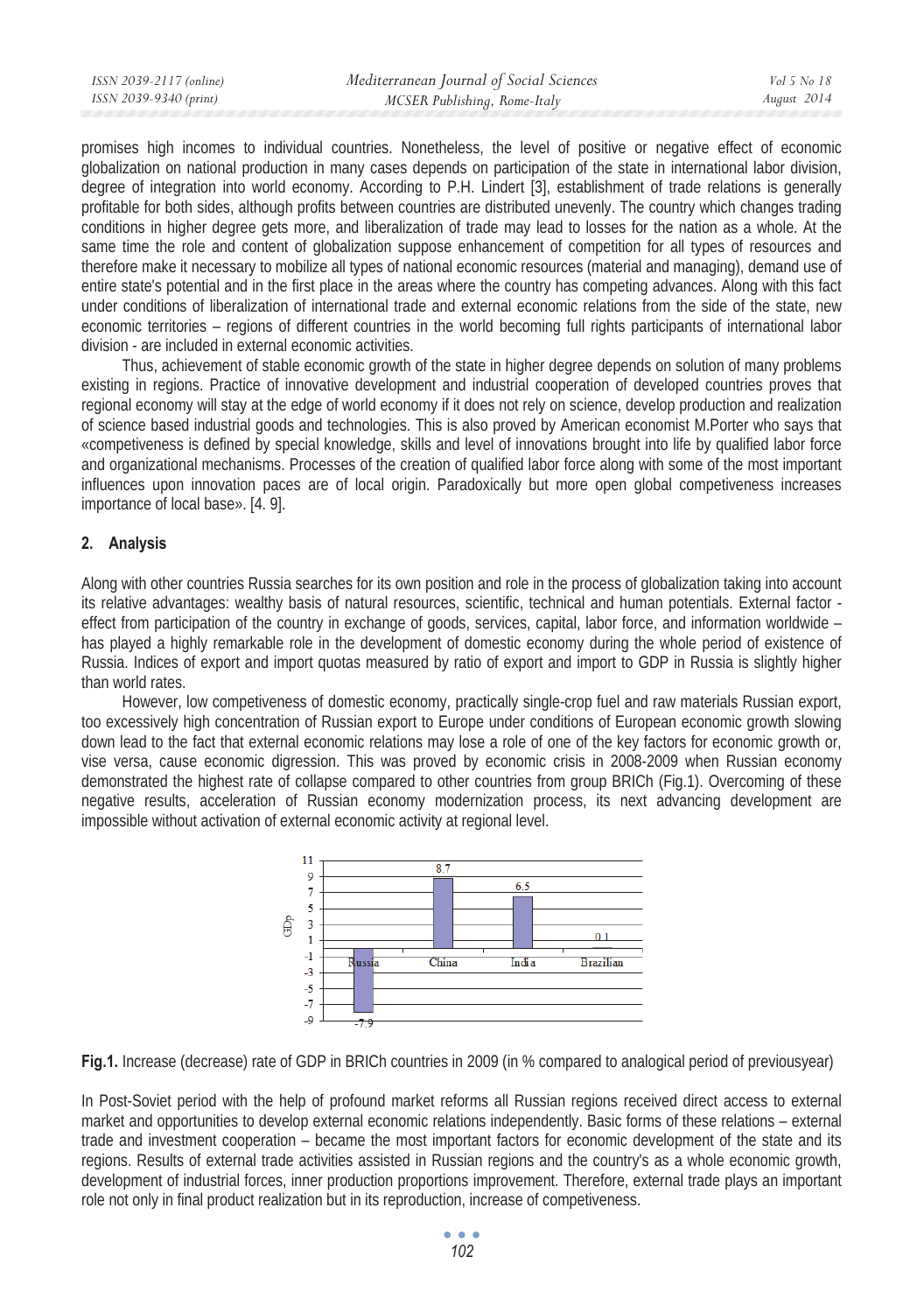| ISSN 2039-2117 (online) | Mediterranean Journal of Social Sciences | Vol 5 No 18 |
|-------------------------|------------------------------------------|-------------|
| ISSN 2039-9340 (print)  | MCSER Publishing, Rome-Italy             | August 2014 |

Russian regions are differently involved in economic relations. Their involvement depends on their transport and geographical position, state of natural resources potential, historical development of economy and many other factors. The Republic of Tatarstan as one of the most dynamically developing regions of Russian Federation stands out of other federal units in Russia by existence of all these factors promoting deep involvement in economic relations. Taking this fact into account Tatarstan involvement in foreign trade is slightly higher than in other regions. The Republic of Tatarstan is one of the active participants in external economic activities among regions of Russian Federation.

In 2012 external trade turnover in RT was 25,2 billions of US dollars, that is 0.5% lower than in 2011. At the same time amount of export in the Republic was equal 21.4 billions of US dollars and import equaled 3.8 billions of US dollars. Positive balance of foreign trade in the Republic of Tatarstan was 17.5 billions of US dollars against 18.5 billions of US dollars in 2011. Coefficient of export covered by income was 5.6 times. According to results of 2012, in the structure of WTO in RT 84.8% belonged to export and 15.2% - to import.

138 countries were among trading partners of the Republic of Tatarstan and export trade operations were held with 119 countries, import operations – with 97 countries. Trading partners or foreign countries' share in exchange of goods with the Republic was 94.6%. Leading role in export of goods belongs to foreign countries - 95.9%. In import their share equals 87.1%. [5, 12]

Approximately 7% of oil in Russia is produced on the territory of Tatarstan, more than 30% of lorries, 40% of synthetic rubber, 52% of polyethylene and 5% of gross agricultural goods are manufactured here. Along with this, advantageous transport and geographical position, existence of developed transport infrastructure, qualified labor force provide the Republic with additional competitive advantages that lead to participation in international and external trade relations aimed at economic and trading development, attraction of investments, exchange of information, cultural contacts strengthening and compatriot support.

Another indicator of external economic relations development is degree of inward investments. Tatarstan is among leaders in dynamics of investments yielding to «remote rivals» – Leningrad district and in the last years - Krasnodarsky krai. Stable growth and prominent amounts of investment is the Republic's one of the most important advantages. The most stable perspectives of development belong to regions which are able to attract investments. It is necessary to consider that in Russia inward investment is at maximum in regions with large supplies of oil and gas, since these fields are capital intensive. Therefore, existence of oil producing regional company leads to increase of investments in Tatarstan. And there is need to note that attractiveness of Tatarstan for foreign investors in recent years has also increased in automobile production. Thus, in present time chemical, petrochemical industries and mechanical engineering – basic structure building economic fields – become a perspective tendency for investments.

### **3. Method**

To evaluate efficiency of investments we shall use return on investment index in given economic sectors in Tatarstan. Calculation of index is based on the use of data on money flows (investments) in main capital by types of economic activity and shipped goods of Tatarstan own production, work and services completed by own forces in the Republic of Tatarstan for the period from 2000 until 2011. [7] Index of investment return is defined by division of general amount of goods shipped by machine building, chemical and petrochemical industries by sum of investment into main capital in appropriate fields.

$$
x_{i} = \frac{\sum_{k=1}^{n} Q_{k}}{\sum_{k=1}^{n} I_{k}},
$$

Where Q – quantity of goods shipped; I – investments in main capital.

Data presented in the table where  $\epsilon$ ,  $x_2$  - indication of return on investments made in mechanical engineering and coefficient of return on investments in chemical and petrochemical industries of Tatarstan accordingly.

Table

Return on investments in mechanical engineering, chemical and petrochemical industries in the Republic of Tatarstan for the period of 2000-2011.

| Years        | 2000                     | 2001                        | 2002       | 2003                | 2004 | 2005                | 2006                           | 2007                           | 2008 | 2009                          | 2010                              | 2011                   |
|--------------|--------------------------|-----------------------------|------------|---------------------|------|---------------------|--------------------------------|--------------------------------|------|-------------------------------|-----------------------------------|------------------------|
|              | $\sim$ $\lambda$<br>34.6 | $\sim$ $\rightarrow$<br>ິ ເ | ንለ<br>ZU.U | $\rightarrow$<br>ں، | г1   | E 4<br>h<br>.ō<br>ັ | $\sim$ $\sim$<br>$\Delta$<br>∼ | 1 <sub>0</sub><br>$U_{1}U_{2}$ | ں،   | $\sim$ $\sim$<br>'Δ<br>$-1.4$ | $\sim$<br>д,<br>$\epsilon$ $\sim$ | $\cap$ $\cap$<br>ں ، ب |
| $\mathbf{v}$ | ر .                      | $\overline{\phantom{a}}$    | . v, J     | ο.                  | o,o  |                     | v,v                            |                                |      | ۰۰                            | ບ,ບ                               | u,∠                    |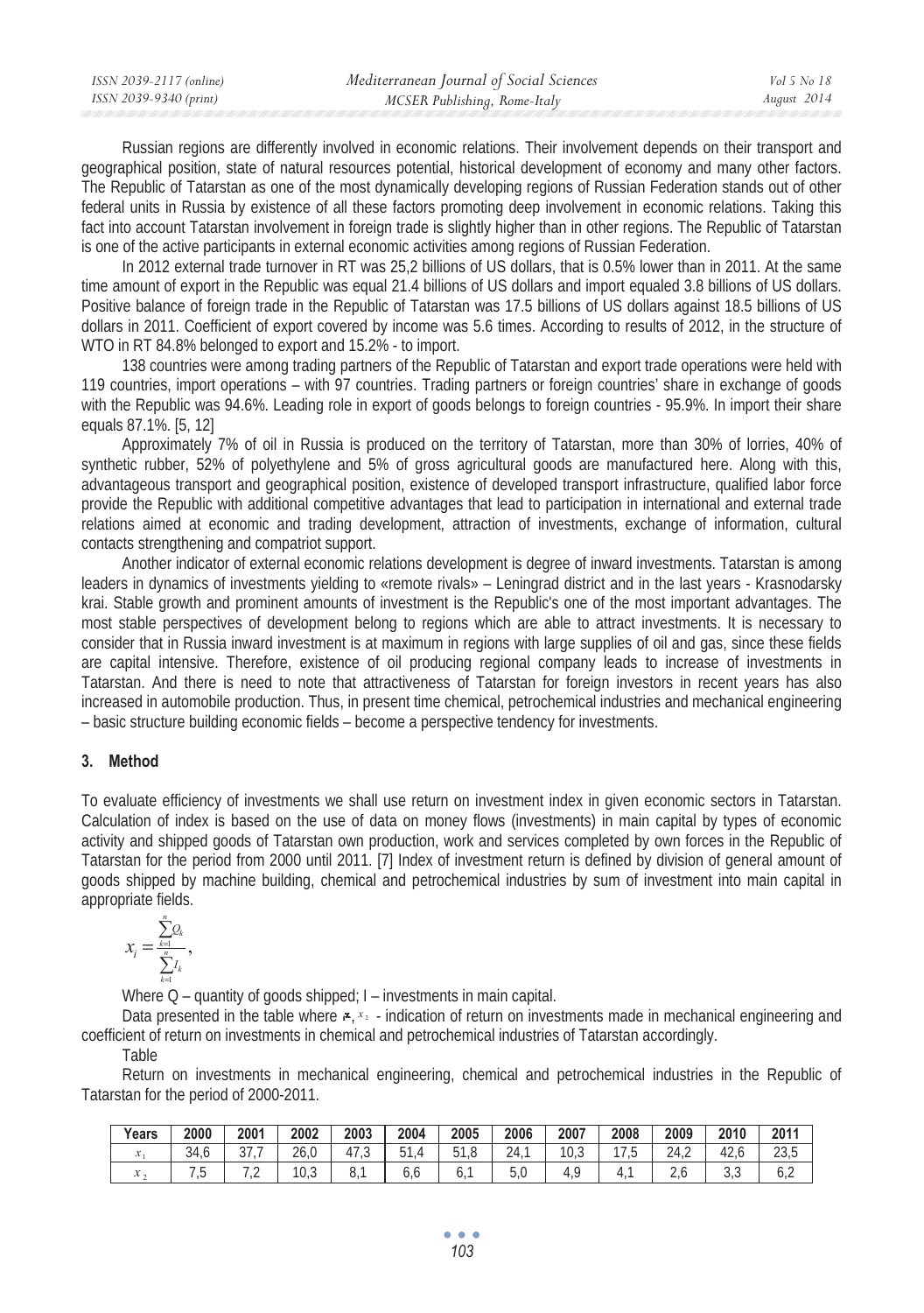| Mediterranean Journal of Social Sciences               |             |
|--------------------------------------------------------|-------------|
| ISSN 2039-9340 (print)<br>MCSER Publishing, Rome-Italy | August 2014 |

As it is clear from the table return on investments in mechanical engineering sector value is significantly higher than values of return on investment indices in chemical and petrochemical industries. This predominance of return on investment in mechanical engineering sector is explained by the fact that market price for this field's products is reasonably high because it is capable of competiveness and in good request in inter-regional market and CIS. Therefore, one can note that this sector is considered to be the most perspective and economically effective in Tatarstan.



**Fig.2.** Dynamics of return on investment in machine engineering, chemical and petrochemical industries of the Republic of Tatarstan for the period of 2000-2011.

Nevertheless, if one looks at the structure of investments by types of economic activity [13], investment share in mechanical engineering sector equals approximately 2%, whereas investment share intended for the development of petrochemical industry reaches approximately 30% yearly. This could be explained by the fact that petrochemical sector is the most attractive and capital intensive for business investments. Existence of regional oil producing company also leads to increase of investments in Tatarstan. Besides, the republic receives more considerable investments from federal budget in comparison with other regions – rivals, e.g. for realization of megaprojects (World Summer Universiade).

Dynamics of indices of return on investment in mechanical engineering, chemical and petrochemical industries in the Republic of Tatarstan for the period of 2000-2011 is presented in the picture (Fig. 2) [12].

### **4. Result**

Return on investment in chemical and petrochemical industries is more stable and has positive dynamics at the end of the research. At the same time return on investment in mechanical engineering fluctuates with large amplitudes and this indicates unstable situation in this sector. From our point of view, this fact proves absence of strategic plans for the development of separate sectors and also inter-regional and external trade relations. Although given instrument (automatic planning) could solve systematic problem of the field and provide dynamic development of machine engineering (cars, equipment and transport) in long-term perspective.

It is known that attractiveness of Tatarstan automobile industry for foreign investors has increased during last years. Creation of joint enterprises with foreign car manufacturers (Kamaz and Daimler, Ford and Sollers, car components manufacturer Magna) in 2008 had a positive effect on this field. Attractiveness of foreign investments increase in Tatarstan is connected with the fast growing demand for cars, improvement of investment climate in recent years, development of transport infrastructure reducing economic distance from large sale markets in perspective.

### **5. Conclusion**

Thus, taking into account sufficiently rapid increase of trade and investment flows, one can state that under conditions of economic globalization synergetic effect is reached as a result of cooperation among integral processes at different levels, under influence of globalization and socio-economic development of regions through their complementarity. It is based on multiple intersection two- and many-sided agreements with participation of federal and regional governments, subnational and supranational institutes. Inner and inter-regional economic relations are summoned to become one of the key factors in the effective development of regional socio-economic systems, overcoming of crisis phenomena in economy, its innovative growth.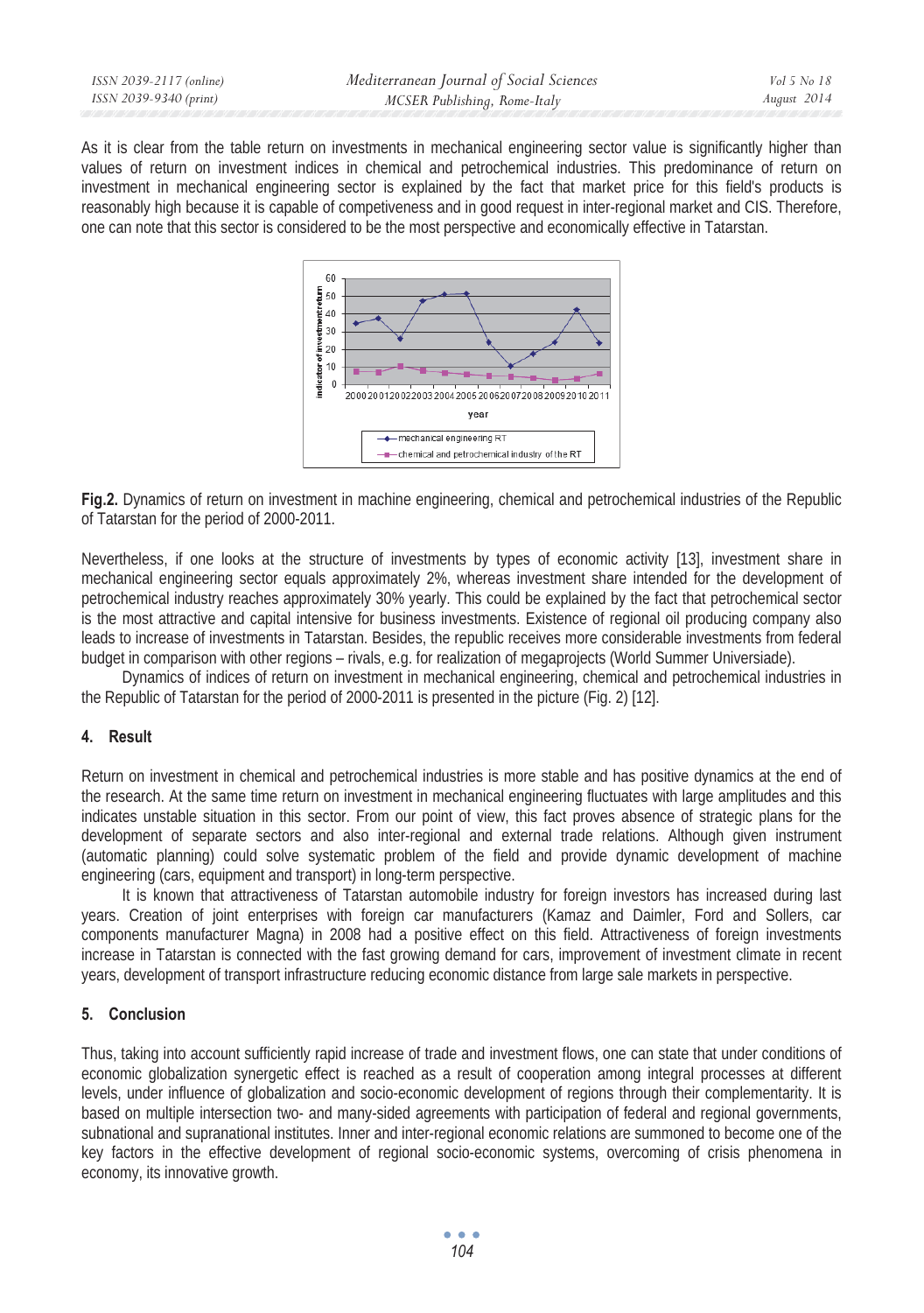#### **References**

Vinokurov E., Libman A. Two Integration Processes in Eurasia // Voprosy Ekonomiki. No 2. 2013. P.47-67.

- Bagautdinova, N.G., Murtazina, G.R., Fazlieva, E.P., Naida, A.M. Improvement of the regional management system using the labor potential index // World Applied Sciences Journal, 27(1), 2013, 107-111.
- Alpatova E.S., Makarov A.N., Maksutina E.V., Nazmeev E.F. Modern labor market in Russia and its regulation. Life Science Journal 2014; 11(6s): 350-353.
- Lindert P.H. International Economics. University of California at Davis. Eighth edition, 1992. P. 65.
- Panasyuk, M.V., Gafurov, I.R., Novenkova, A.Z. Influence of international transport and logistics systems on economic development of the region // World Applied Sciences Journal, 27(13), 2013, 135-139.
- Porter M. The Economic Performance of Region//Regional Studies.2003. Vol.37 No 6-7.
- Markov, V.A., Bagautdinova, N.G., Yashin, N.S. Improvement of instruments of the state cluster-based policy in the contexts of economic entities interrelation asymmetry // World Applied Sciences Journal, 27(13), 2013, 130-134.
- Nugumanova L.F., Novenkova A.Z., Abdulganiev F.S., Toropova N.V. The Role of Gender Factors in the Formation of Investment Attractiveness of the Territory// Mediterranean Journal of Social Sciences.- Vol.5, No12, (2014)-pp.97-102.
- Abendroth, A.-K., den Dulk, L. Support for the work-life balance in europe: The impact of state, workplace and family support on work-life balance satisfaction // Work, Employment and Society, 25 (2), 2011. pp. 234-256.
- Gafurov I.R., Platonova O.U., Pratchenko O.V. New State Economic Policy Cluster Policy Cluster Policy as the Factor of Innovative Development of Europe// Mediterranean Journal of Social Sciences.- Vol.5, No12, (2014)-pp.107-112.
- Sarkin, A.V., Bagautdinova, N.G., Averianov, B.A. Development and implementation of adaptive science-intensive manufacture management system based on management processes automation // World Applied Sciences Journal, 27(13), 2013, 159-164.
- Safiullin N.Z., Gafurov I.R., Safiullin L.N., Odintsova U.L. Modern Information Resources in Education// Mediterranean Journal of Social Sciences.- Vol.5, No12, (2014)-pp.113-116.

Clark, S.C. Work/family border theory: A new theory of work/family balance // Human Relations, 53 (6), 2000. pp. 747-770.

Bagautdinova N.G., Nayda A.M., Hayrullin B.A., Arzhantseva N. Behaviour of Households on Financial Investments Market// Mediterranean Journal of Social Sciences.- Vol.5, No12, (2014)-pp.103-106.

Gainova R.A., Shaidullin R.N., Safiullin L.N. and Maratkanova E.M. Infrastructural Component in Maintenance of Competitiveness of Region// World Applied Sciences Journal, 27(13), 2013, pp. 97-101. www.tatstat.gks.ru

Schaufeli, W.B., Bakker, A.B. Job demands, job resources, and their relationship with burnout and engagement: A multi-sample study // Journal of Organizational Behavior, 25 (3), 2004. pp. 293-315.

Safiullin M.R., Samigullin I.G. and Safiullin L.N. Model of Management of Competitiveness of a Machine-building Complex// World Applied Sciences Journal, 27(13), 2013, pp. 212-216.